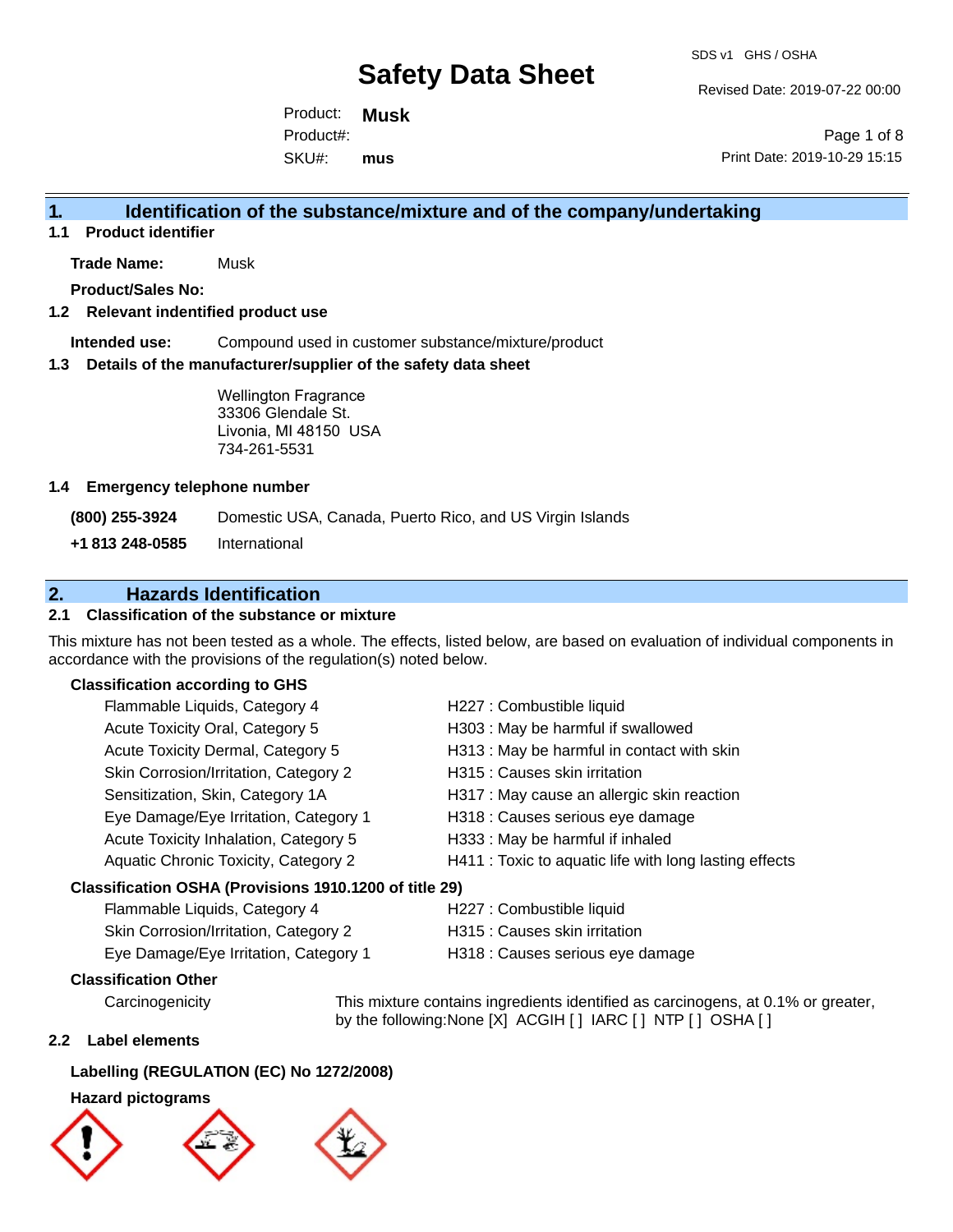SDS v1 GHS / OSHA

Revised Date: 2019-07-22 00:00

Product: **Musk** SKU#: Product#: **mus**

Page 2 of 8 Print Date: 2019-10-29 15:15

| <b>Signal Word: Danger</b>      |                                                                                                                                       |
|---------------------------------|---------------------------------------------------------------------------------------------------------------------------------------|
| <b>Hazard statments</b>         |                                                                                                                                       |
| H <sub>227</sub>                | Combustible liquid                                                                                                                    |
| H303                            | May be harmful if swallowed                                                                                                           |
| H313                            | May be harmful in contact with skin                                                                                                   |
| H315                            | Causes skin irritation                                                                                                                |
| H317                            | May cause an allergic skin reaction                                                                                                   |
| H318                            | Causes serious eye damage                                                                                                             |
| H333                            | May be harmful if inhaled                                                                                                             |
| H411                            | Toxic to aquatic life with long lasting effects                                                                                       |
| <b>Precautionary Statements</b> |                                                                                                                                       |
| <b>Prevention:</b>              |                                                                                                                                       |
| P <sub>235</sub>                | Keep cool                                                                                                                             |
| P264                            | Wash hands thoroughly after handling                                                                                                  |
| P <sub>272</sub>                | Contaminated work clothing should not be allowed out of the workplace                                                                 |
| P <sub>273</sub>                | Avoid release to the environment                                                                                                      |
| <b>Response:</b>                |                                                                                                                                       |
| $P302 + P352$                   | IF ON SKIN: Wash with soap and water                                                                                                  |
| $P304 + P312$                   | IF INHALED: Call a POISON CENTER or doctor/physician if you feel unwell                                                               |
| P305 + P351 + P338              | IF IN EYES: Rinse cautiously with water for several minutes Remove contact lenses if<br>present and easy to do. continue rinsing      |
| P310                            | Immediately call a POISON CENTER or doctor/physician                                                                                  |
| P312                            | Call a POISON CENTER or doctor/physician if you feel unwell                                                                           |
| P333 + P313                     | If skin irritation or a rash occurs: Get medical advice/attention                                                                     |
| P362                            | Take off contaminated clothing and wash before reuse                                                                                  |
| P363                            | Wash contaminated clothing before reuse                                                                                               |
| P370 + P378                     | In case of fire: Use Carbon dioxide (CO2), Dry chemical, or Foam for extinction. Do not use<br>a direct water jet on burning material |
| P391                            | <b>Collect Spillage</b>                                                                                                               |

#### **2.3 Other Hazards**

**no data available**

## **3. Composition/Information on Ingredients**

### **3.1 Mixtures**

This product is a complex mixture of ingredients, which contains among others the following substance(s), presenting a health or environmental hazard within the meaning of the UN Globally Harmonized System of Classification and Labeling of Chemicals (GHS):

| CAS#<br>Ingredient | EC#       | Conc.<br>Range | <b>GHS Classification</b> |
|--------------------|-----------|----------------|---------------------------|
| 84-66-2            | 201-550-6 | $20 - 30 \%$   | H316; H402                |
| Diethyl phthalate  |           |                |                           |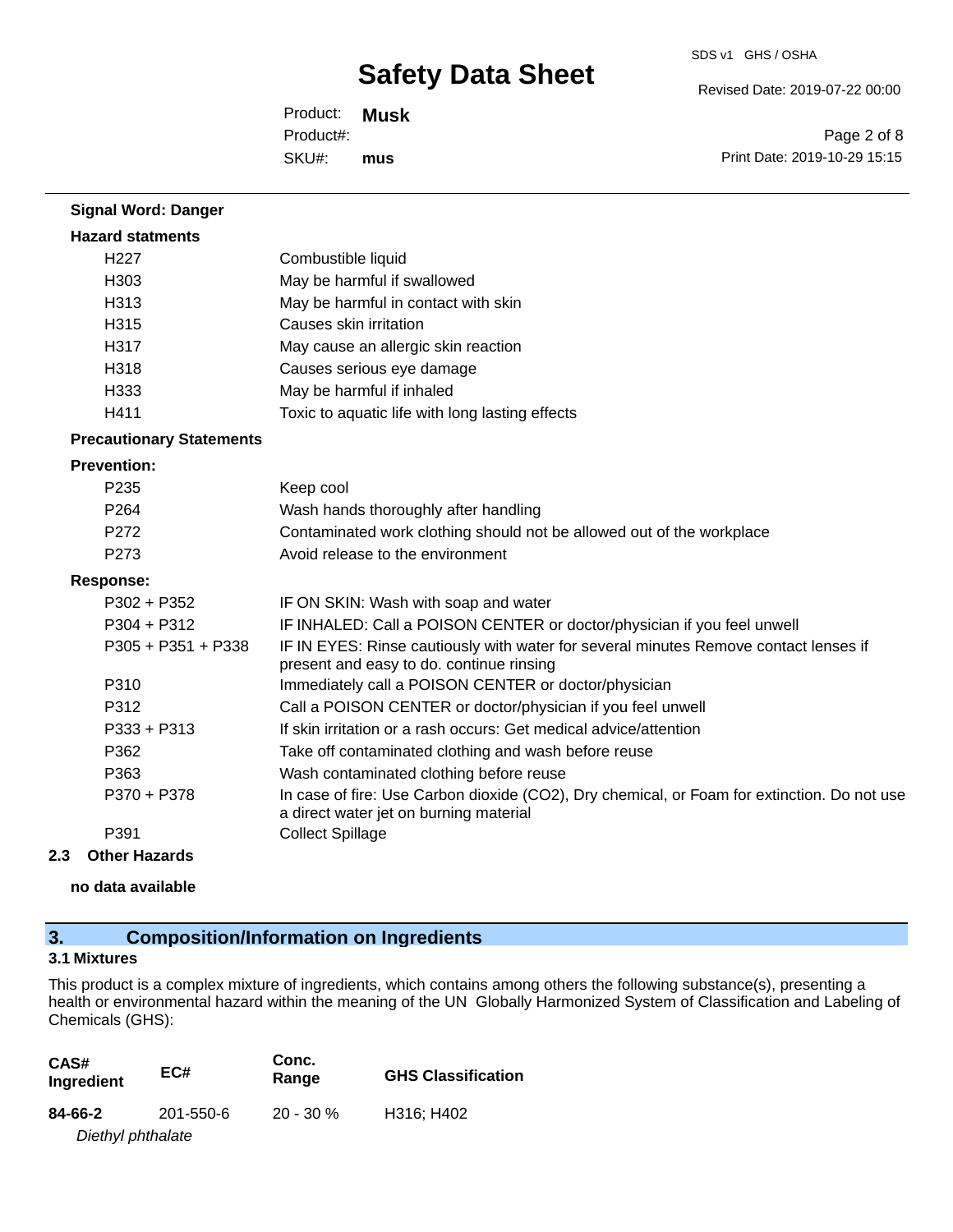SDS v1 GHS / OSHA

Revised Date: 2019-07-22 00:00

Product: **Musk** Product#:

SKU#: **mus**

Page 3 of 8 Print Date: 2019-10-29 15:15

| CAS#                                           |                                | Conc.         |                                    |
|------------------------------------------------|--------------------------------|---------------|------------------------------------|
| Ingredient                                     | EC#                            | Range         | <b>GHS Classification</b>          |
| $60 - 12 - 8$                                  | 200-456-2                      | 10 - 20 %     | H302; H313; H316; H319             |
| phenethyl alcohol                              |                                |               |                                    |
| 32210-23-4                                     | 250-954-9                      | $5 - 10%$     | H303; H317; H401                   |
|                                                | 4-tert-Butylcyclohexyl acetate |               |                                    |
| 1222-05-5                                      | 214-946-9                      | $5 - 10%$     | H316; H400; H410                   |
|                                                | Hexamethylindanopyran          |               |                                    |
| 140-11-4                                       | 205-399-7                      | $5 - 10%$     | H303; H401; H412                   |
| Benzyl acetate                                 |                                |               |                                    |
| 120-51-4                                       | 204-402-9                      | $2 - 5%$      | H302; H313; H400; H411             |
| <b>Benzyl Benzoate</b>                         |                                |               |                                    |
| $81 - 14 - 1$                                  | 201-328-9                      | $2 - 5%$      | H316; H400; H410                   |
| Musk ketone                                    |                                |               |                                    |
| 106-24-1                                       | 203-377-1                      | $2 - 5%$      | H303; H315; H317; H318; H402       |
| Geraniol                                       |                                |               |                                    |
| 32388-55-9                                     | 251-020-3                      | $2 - 5%$      | H303; H317; H400; H410             |
| Acetyl cedrene                                 |                                |               |                                    |
| 5989-27-5                                      | 227-813-5                      | $2 - 5%$      | H226; H304; H315; H317; H400; H410 |
| Limonene                                       |                                |               |                                    |
| 106-22-9                                       | 203-375-0                      | $2 - 5%$      | H303; H313; H315; H317; H319; H401 |
| Citronellol                                    |                                |               |                                    |
| $98 - 55 - 5$                                  | 202-680-6                      | $2 - 5%$      | H227; H303; H315; H319; H401       |
| <b>Terpineol</b>                               |                                |               |                                    |
| $106 - 21 - 8$                                 | 203-374-5                      | $1 - 2%$      | H303; H315; H319; H401; H411       |
|                                                | 3,7-Dimethyl-1-octanol         |               |                                    |
| 78-70-6                                        | 201-134-4                      | $1 - 2%$      | H227; H303; H315; H317; H319; H402 |
| Linalool                                       |                                |               |                                    |
| 115-95-7                                       | 204-116-4                      | $1 - 2%$      | H227; H315; H317; H320; H402       |
| <b>Linalyl Acetate</b>                         |                                |               |                                    |
| 8050-15-5                                      | 232-476-2                      | $1 - 2%$      | H402; H412                         |
| Methyl ester of rosin (partially hydrogenated) |                                |               |                                    |
| 122-40-7                                       | 204-541-5                      | $1 - 2%$      | H303; H316; H317; H401; H411       |
| Amyl Cinnamal                                  |                                |               |                                    |
| $91 - 64 - 5$                                  | 202-086-7                      | $1 - 2%$      | H302; H317; H402                   |
| Coumarin                                       |                                |               |                                    |
| 106-25-2                                       | 203-378-7                      | $1 - 2%$      | H303; H315; H317; H319; H401       |
| Nerol                                          |                                |               |                                    |
| 105-95-3                                       | 203-347-8                      | $1 - 2%$      | H401                               |
| Ethylene brassylate                            |                                |               |                                    |
| 104-55-2                                       | 203-213-9                      | $0.1 - 1.0 %$ | H303; H312; H315; H317; H319; H401 |
| Cinnamal                                       |                                |               |                                    |
| 8016-96-4                                      | 282-490-8                      | $0.1 - 1.0 %$ | H315; H317; H319; H401; H411       |
|                                                | Vetiveria zizanoides root oil  |               |                                    |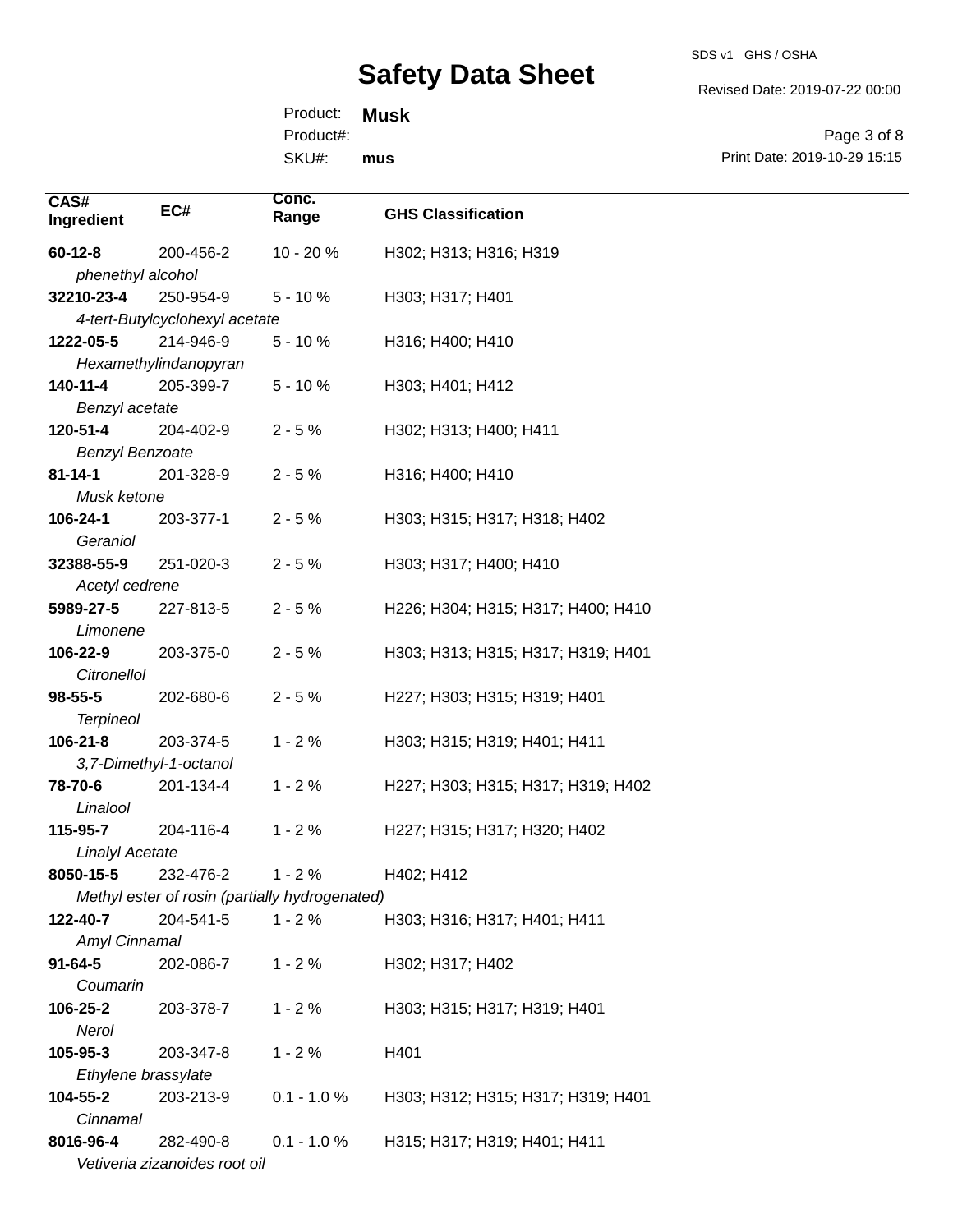SDS v1 GHS / OSHA

Revised Date: 2019-07-22 00:00

Product: **Musk** SKU#: Product#: **mus**

Page 4 of 8 Print Date: 2019-10-29 15:15

| CAS#<br>Ingredient                                                                                                                    | EC#                                      | Conc.<br>Range                                           | <b>GHS Classification</b>                                                                                     |
|---------------------------------------------------------------------------------------------------------------------------------------|------------------------------------------|----------------------------------------------------------|---------------------------------------------------------------------------------------------------------------|
|                                                                                                                                       |                                          | See Section 16 for full text of GHS classification codes |                                                                                                               |
|                                                                                                                                       |                                          |                                                          | See Section 16 for full text of GHS classification codes which where not shown in section 2                   |
|                                                                                                                                       |                                          | Total Hydrocarbon Content (% $w/w$ ) = 2.70              |                                                                                                               |
|                                                                                                                                       |                                          |                                                          |                                                                                                               |
| $\overline{4}$ .                                                                                                                      | <b>First Aid Measures</b>                |                                                          |                                                                                                               |
| 4.1                                                                                                                                   |                                          | <b>Description of first aid measures</b>                 |                                                                                                               |
| Inhalation:                                                                                                                           |                                          |                                                          | Remove from exposure site to fresh air and keep at rest.<br>Obtain medical advice.                            |
| <b>Eye Exposure:</b>                                                                                                                  |                                          |                                                          | Flush immediately with water for at least 15 minutes.<br>Contact physician if symptoms persist.               |
| <b>Skin Exposure:</b>                                                                                                                 |                                          |                                                          | Remove contaminated clothes. Wash thoroughly with water (and soap).<br>Contact physician if symptoms persist. |
| Rinse mouth with water and obtain medical advice.<br>Ingestion:<br>Most important symptoms and effects, both acute and delayed<br>4.2 |                                          |                                                          |                                                                                                               |
|                                                                                                                                       |                                          |                                                          |                                                                                                               |
|                                                                                                                                       | no data available<br><b>Symptoms:</b>    |                                                          |                                                                                                               |
| <b>Risks:</b>                                                                                                                         | Refer to Section 2.2 "Hazard Statements" |                                                          |                                                                                                               |
| Indication of any immediate medical attention and special treatment needed<br>4.3                                                     |                                          |                                                          |                                                                                                               |
| Treatment:                                                                                                                            |                                          |                                                          | Refer to Section 2.2 "Response"                                                                               |
| 5.                                                                                                                                    |                                          | <b>Fire-Fighting measures</b>                            |                                                                                                               |
| 5.1                                                                                                                                   | <b>Extinguishing media</b>               |                                                          |                                                                                                               |
| Suitable:                                                                                                                             |                                          |                                                          | Carbon dioxide (CO2), Dry chemical, Foam                                                                      |
| <b>Unsuitable</b>                                                                                                                     |                                          |                                                          | Do not use a direct water jet on burning material                                                             |
| Special hazards arising from the substance or mixture<br>5.2                                                                          |                                          |                                                          |                                                                                                               |
| 5.3 Advice for firefighters                                                                                                           | During fire fighting:                    |                                                          | Water may be ineffective                                                                                      |
|                                                                                                                                       | <b>Further information:</b>              |                                                          | Standard procedure for chemical fires                                                                         |
| 6.                                                                                                                                    |                                          | <b>Accidental Release Measures</b>                       |                                                                                                               |

#### **6.1 Personal precautions, protective equipment and emergency procedures**

Avoid inhalation and contact with skin and eyes. A self-contained breathing apparatus is recommended in case of a major spill.

#### **6.2 Environmental precautions**

Keep away from drains, soil, and surface and groundwater.

#### **6.3 Methods and materials for containment and cleaning up**

Clean up spillage promptly. Remove ignition sources. Provide adequate ventilation. Avoid excessive inhalation of vapors. Gross spillages should be contained by use of sand or inert powder and disposed of according to the local regulations.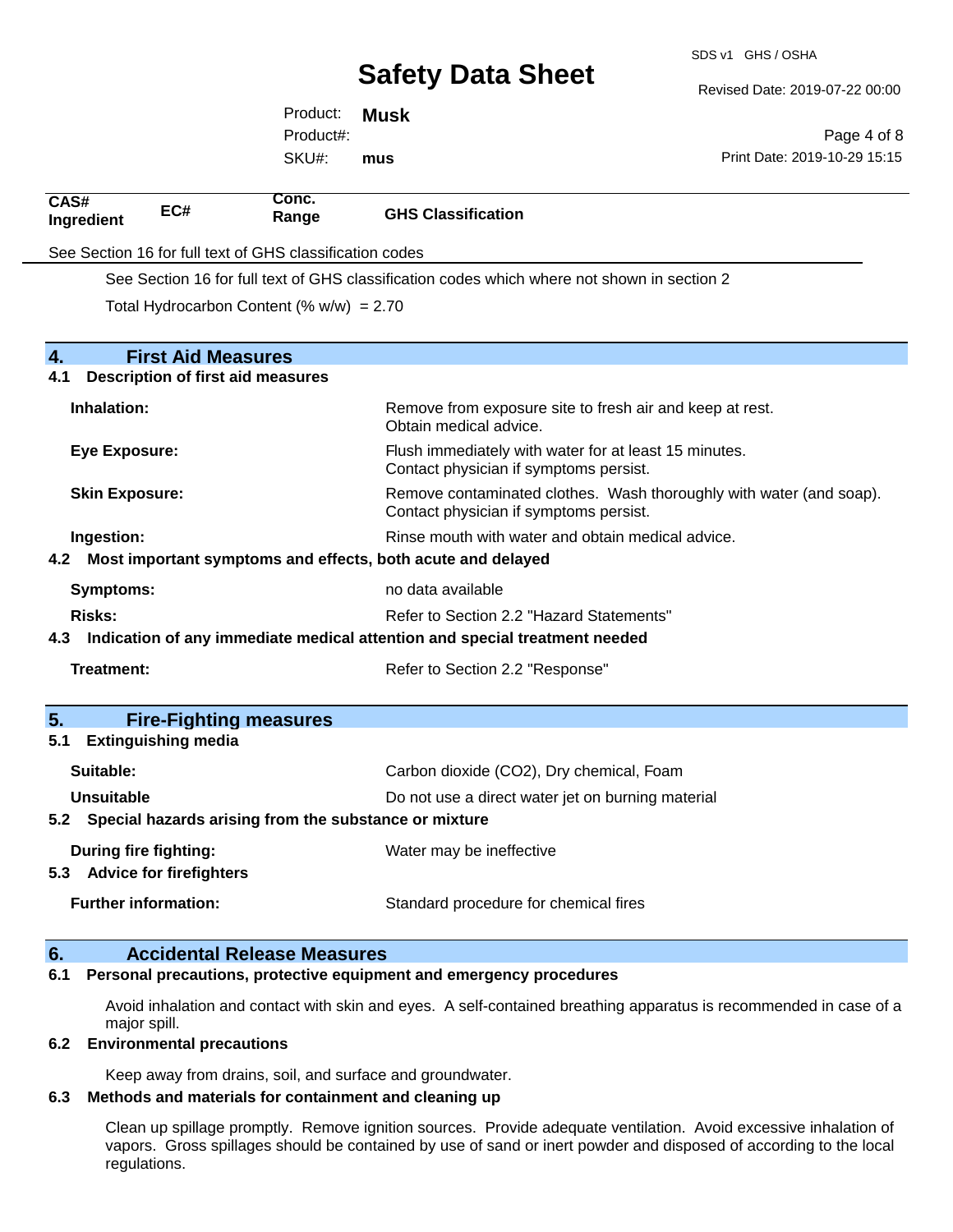Revised Date: 2019-07-22 00:00

Product: **Musk** SKU#: Product#: **mus**

Page 5 of 8 Print Date: 2019-10-29 15:15

#### **6.4 Reference to other sections**

Not Applicable

### **7. Handling and Storage**

#### **7.1 Precautions for safe handling**

Apply according to good manufacturing and industrial hygiene practices with proper ventilation. Do not drink, eat or smoke while handling. Respect good personal hygiene.

#### **7.2 Conditions for safe storage, including any incompatibilities**

Store in a cool, dry and ventilated area away from heat sources and protected from light in tightly closed original container. Avoid uncoated metal container. Keep air contact to a minimum.

#### **7.3 Specific end uses**

No information available

#### **8. Exposure Controls/Personal Protection**

#### **8.1 Control parameters**

| <b>Exposure Limits:</b> |                   |       |                                            |             |             |
|-------------------------|-------------------|-------|--------------------------------------------|-------------|-------------|
| Component               |                   | ACGIH | ACGIH<br>TWA ppm STEL ppm TWA ppm STEL ppm | <b>OSHA</b> | <b>OSHA</b> |
| 84-66-2                 | Diethyl phthalate |       |                                            |             |             |
| 140-11-4                | Benzyl acetate    | 10    |                                            |             |             |

**Engineering Controls:** Use local exhaust as needed.

#### **8.2 Exposure controls - Personal protective equipment**

| Eye protection:                | Tightly sealed goggles, face shield, or safety glasses with brow guards and side shields, etc.<br>as may be appropriate for the exposure |
|--------------------------------|------------------------------------------------------------------------------------------------------------------------------------------|
| <b>Respiratory protection:</b> | Avoid excessive inhalation of concentrated vapors. Apply local ventilation where appropriate.                                            |
| <b>Skin protection:</b>        | Avoid Skin contact. Use chemically resistant gloves as needed.                                                                           |

#### **9. Physical and Chemical Properties**

#### **9.1 Information on basic physical and chemical properties**

| Appearance:                  | Liquid                      |
|------------------------------|-----------------------------|
| Odor:                        | <b>Conforms to Standard</b> |
| Color:                       | Yellow/Golden Yellow (G4-7) |
| <b>Viscosity:</b>            | Liquid                      |
| <b>Freezing Point:</b>       | Not determined              |
| <b>Boiling Point:</b>        | Not determined              |
| <b>Melting Point:</b>        | Not determined              |
| <b>Flashpoint (CCCFP):</b>   | 195 F (90.56 C)             |
| <b>Auto flammability:</b>    | Not determined              |
| <b>Explosive Properties:</b> | None Expected               |
| <b>Oxidizing properties:</b> | None Expected               |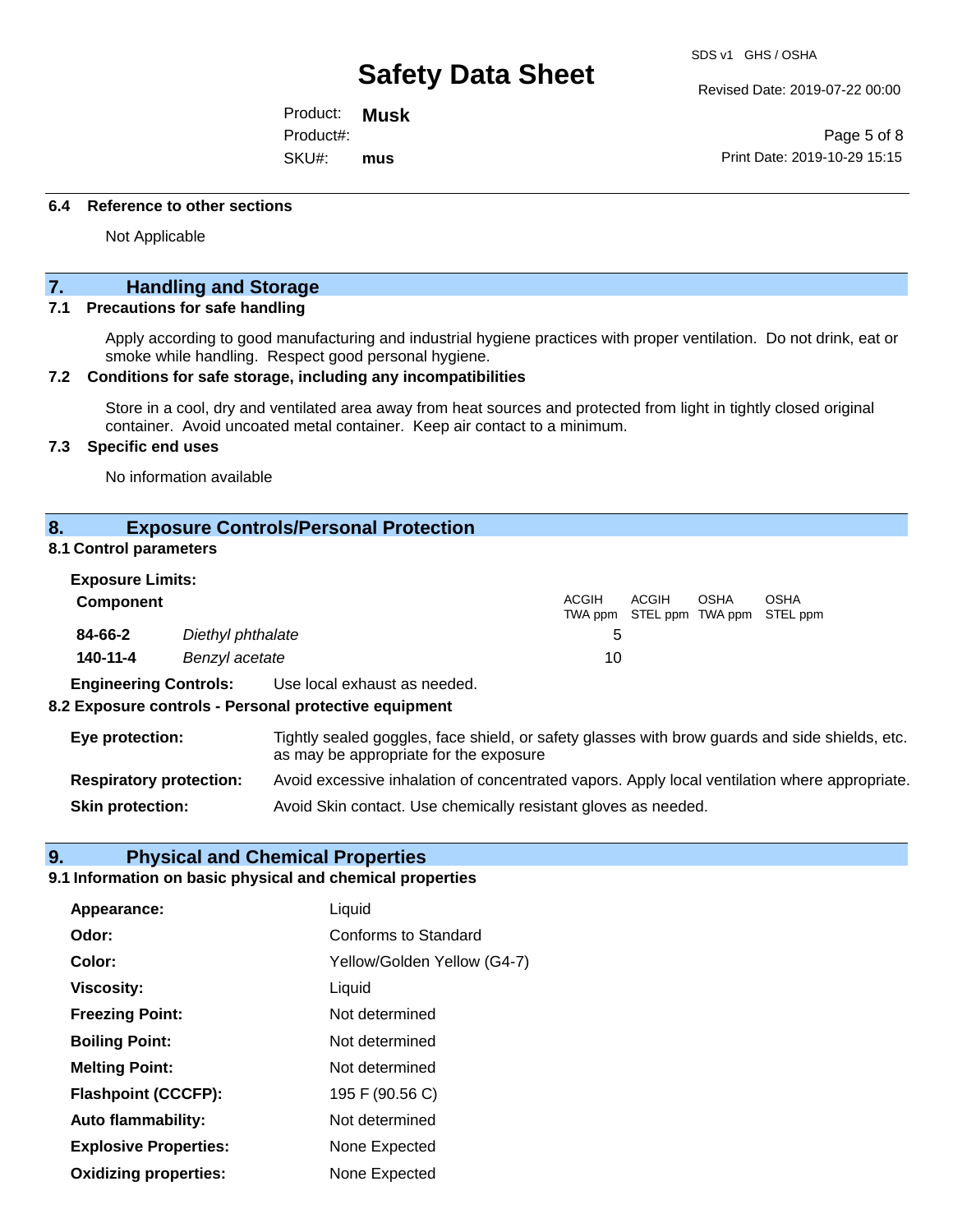#### SDS v1 GHS / OSHA

# **Safety Data Sheet**

Revised Date: 2019-07-22 00:00

| Product: <b>Musk</b> |     |                              |
|----------------------|-----|------------------------------|
| Product#:            |     | Page 6 of 8                  |
| SKU#:                | mus | Print Date: 2019-10-29 15:15 |

| 0.0808 |
|--------|
| 0.08   |
| 1.0100 |
| 1.0070 |
| 1.5025 |
| Oil    |
|        |

## **10. Stability and Reactivity**

| 10.1 Reactivity                         | None                                               |
|-----------------------------------------|----------------------------------------------------|
| <b>10.2 Chemical stability</b>          | Stable                                             |
| 10.3 Possibility of hazardous reactions | None known                                         |
| 10.4 Conditions to avoid                | None known                                         |
| 10.5 Incompatible materials             | Strong oxidizing agents, strong acids, and alkalis |
| 10.6 Hazardous decomposition products   | None known                                         |

## **11. Toxicological Information**

#### **11.1 Toxicological Effects**

Acute Toxicity Estimates (ATEs) based on the individual Ingredient Toxicity Data utilizing the "Additivity Formula"

| Acute toxicity - Oral - (Rat) mg/kg                | (LD50: 3459.5524) May be harmful if swallowed            |
|----------------------------------------------------|----------------------------------------------------------|
| Acute toxicity - Dermal - (Rabbit) mg/kg           | (LD50: 2511.0736) May be harmful in contact with skin    |
| Acute toxicity - Inhalation - (Rat) mg/L/4hr       | (LD50: 33.2125) May be harmful if inhaled                |
| <b>Skin corrosion / irritation</b>                 | May be harmful if inhaled                                |
| Serious eye damage / irritation                    | Causes serious eye damage                                |
| <b>Respiratory sensitization</b>                   | Not classified - the classification criteria are not met |
| <b>Skin sensitization</b>                          | May cause an allergic skin reaction                      |
| <b>Germ cell mutagenicity</b>                      | Not classified - the classification criteria are not met |
| Carcinogenicity                                    | Not classified - the classification criteria are not met |
| <b>Reproductive toxicity</b>                       | Not classified - the classification criteria are not met |
| Specific target organ toxicity - single exposure   | Not classified - the classification criteria are not met |
| Specific target organ toxicity - repeated exposure | Not classified - the classification criteria are not met |
| <b>Aspiration hazard</b>                           | Not classified - the classification criteria are not met |

## **12. Ecological Information**

**12.1 Toxicity**

**Toxicity Data on soil no data available no data available** 

Acute acquatic toxicity **Acute acquatic toxicity** Not classified - the classification criteria are not met **Chronic acquatic toxicity Toxic to aquatic life with long lasting effects**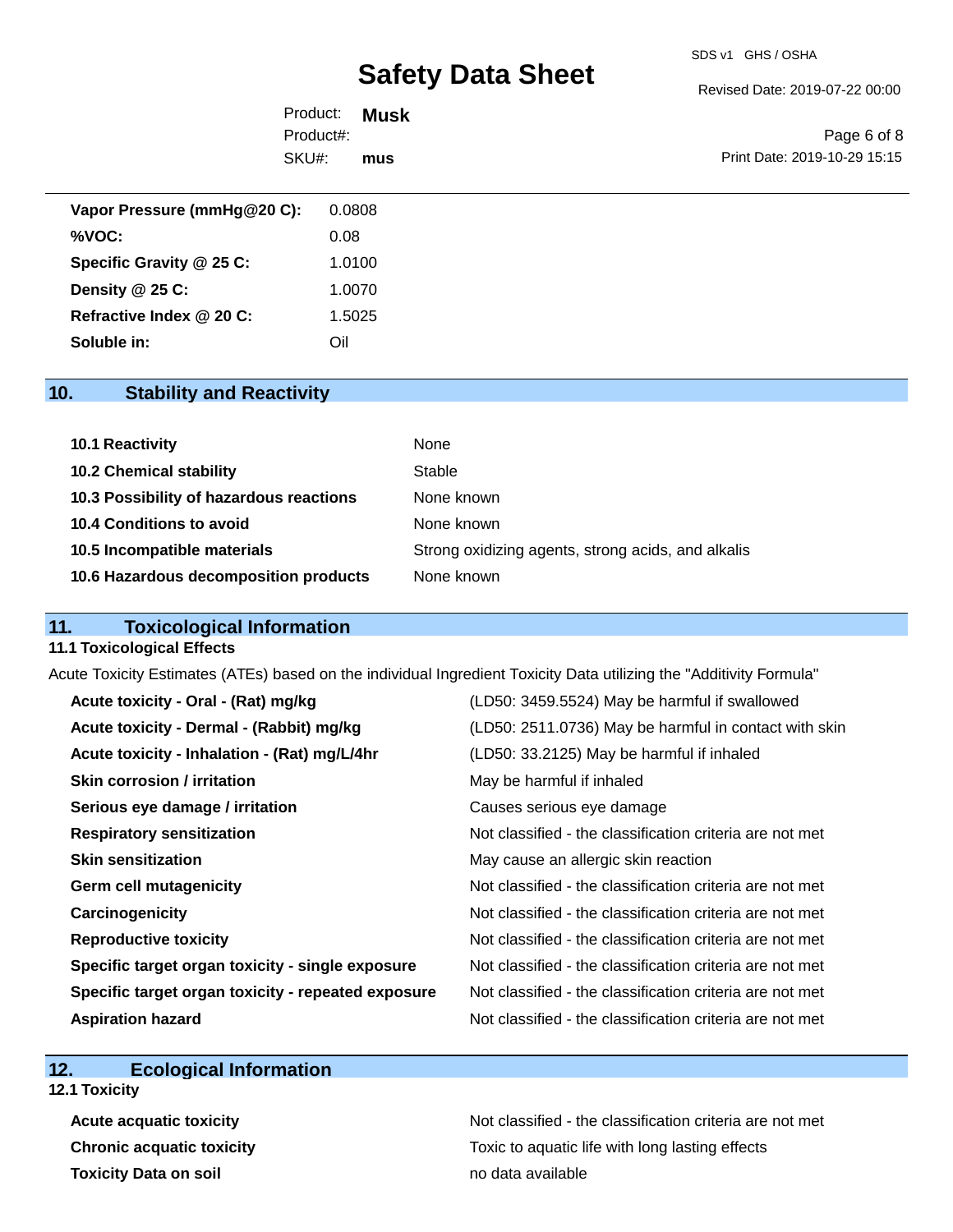SDS v1 GHS / OSHA

Revised Date: 2019-07-22 00:00

| Product: <b>Musk</b> |     |                              |
|----------------------|-----|------------------------------|
| Product#:            |     | Page 7 of 8                  |
| SKU#:                | mus | Print Date: 2019-10-29 15:15 |
|                      |     |                              |

| <b>Toxicity on other organisms</b> | no data available |  |
|------------------------------------|-------------------|--|
| 12.2 Persistence and degradability | no data available |  |
| 12.3 Bioaccumulative potential     | no data available |  |
| 12.4 Mobility in soil              | no data available |  |
| 12.5 Other adverse effects         | no data available |  |
|                                    |                   |  |

#### **13. Disposal Conditions**

#### **13.1 Waste treatment methods**

Do not allow product to reach sewage systems. Dispose of in accordance with all local and national regulations. Send to a licensed waste management company.The product should not be allowed to enter drains, water courses or the soil. Do not contaminate ponds, waterways or ditches with chemical or used container.

### **14. Transport Information**

| <b>Marine Pollutant</b>                                       | Yes. Ingredient of greatest environmental impact:<br>1222-05-5 : (5 - 10 %) : Hexamethylindanopyran |              |                                     |                 |               |  |  |
|---------------------------------------------------------------|-----------------------------------------------------------------------------------------------------|--------------|-------------------------------------|-----------------|---------------|--|--|
| <b>Regulator</b>                                              |                                                                                                     | <b>Class</b> | <b>Pack Group</b>                   | <b>Sub Risk</b> | UN-nr.        |  |  |
| U.S. DOT (Non-Bulk)                                           |                                                                                                     |              | Not Regulated - Not Dangerous Goods |                 |               |  |  |
| <b>Chemicals NOI</b>                                          |                                                                                                     |              |                                     |                 |               |  |  |
| <b>ADR/RID (International Road/Rail)</b>                      |                                                                                                     |              |                                     |                 |               |  |  |
| <b>Environmentally Hazardous</b><br>Substance, Liquid, n.o.s. |                                                                                                     | 9            | Ш                                   |                 | <b>UN3082</b> |  |  |
| <b>IATA (Air Cargo)</b>                                       |                                                                                                     |              |                                     |                 |               |  |  |
| <b>Environmentally Hazardous</b><br>Substance, Liquid, n.o.s. |                                                                                                     | 9            | Ш                                   |                 | UN3082        |  |  |
| <b>IMDG (Sea)</b>                                             |                                                                                                     |              |                                     |                 |               |  |  |
| <b>Environmentally Hazardous</b><br>Substance, Liquid, n.o.s. |                                                                                                     | 9            | Ш                                   |                 | UN3082        |  |  |

### **15. Regulatory Information U.S. Federal Regulations TSCA (Toxic Substance Control Act)** All components of the substance/mixture are listed or exempt **40 CFR(EPCRA, SARA, CERCLA and CAA)** This product contains the following components: 84-66-2 201-550-6 20 - 30 % Diethyl phthalate **U.S. State Regulations California Proposition 65 Warning** This product contains the following components: 94-59-7 93-15-2 202-345-4 <= 16 ppm Safrole (Natural Source) **Canadian Regulations** 202-223-0 <= 7 ppm Methyl Eugenol (Natural Source)

**DSL DSL 100.00%** of the components are listed or exempt.